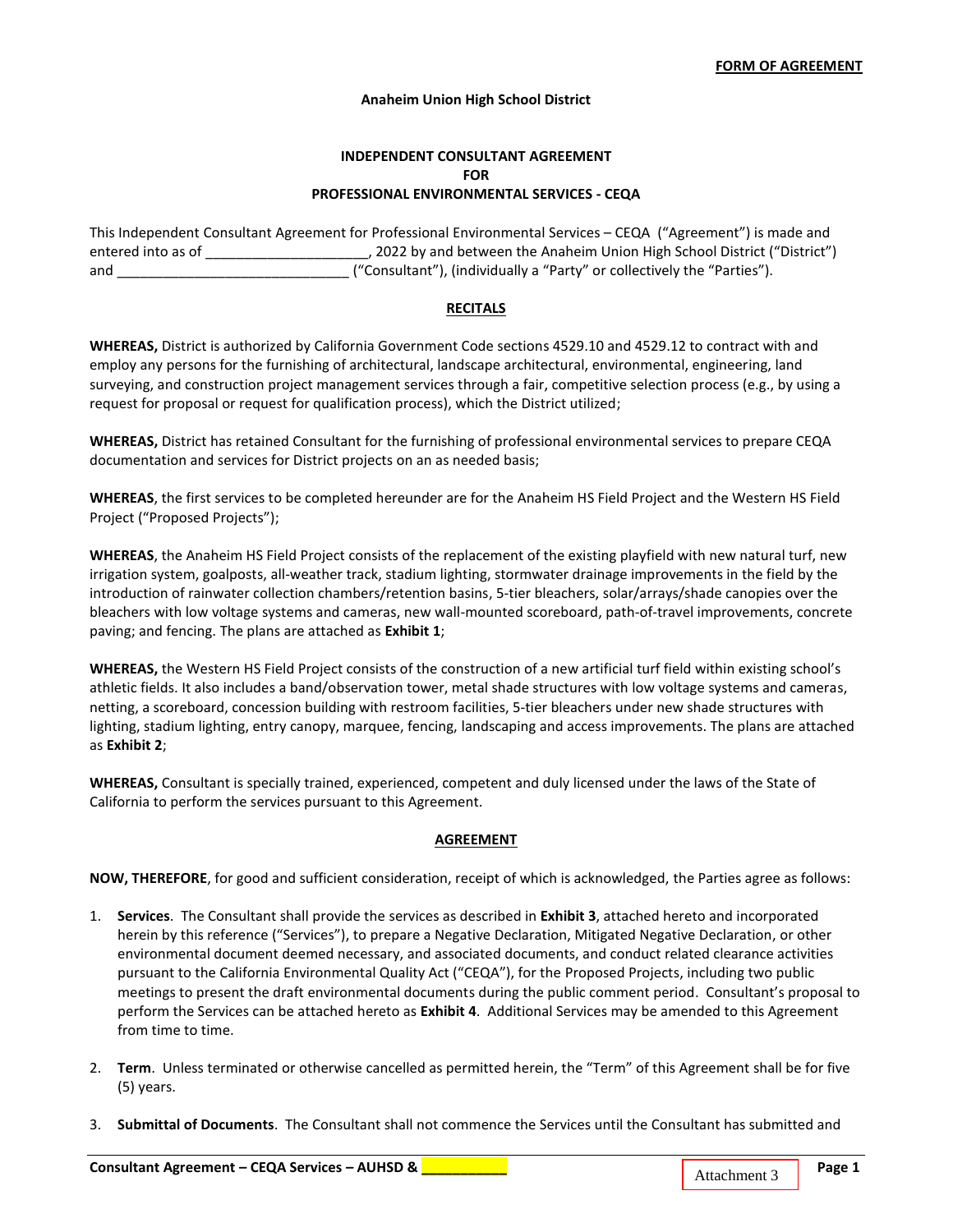the District has approved the certificate(s) and affidavit(s), endorsement(s) of insurance, and W-9 Form required as indicated below:

|   | Signed Agreement                                               |
|---|----------------------------------------------------------------|
|   | <b>Workers' Compensation Certification</b>                     |
|   | Fingerprinting/Criminal Background Investigation Certification |
| x | Insurance Certificates and Endorsements                        |
|   | W-9 Form                                                       |
|   |                                                                |

- 4. **Compensation**. Consultant's fee for the performance of Services shall be on an hourly basis and/or a per unit basis, as indicated in **Exhibit "5"** (Prices for Services). District agrees to pay the Consultant for Services approved and satisfactorily rendered in accordance with this Agreement for a total fee not to exceed Dollars  $\frac{1}{2}$  ("Total Fee"). The District shall not be obligated to pay or be liable in law or in equity for any amount incurred by Consultant above the Total Fee. District shall pay Consultant according to the following terms and conditions:
	- 4.1. Payment shall be made for all undisputed amounts in monthly installment payments within thirty (30) days after the Consultant submits an invoice to the District for Services performed and after the District's written approval of the Services performed.
	- 4.2. Consultant shall prepare a separate invoice for each site. The itemized invoice shall reflect the Services rendered, hours spent by the Consultant in performing its Services, and, if applicable, the invoice shall include any expenses incurred and materials provided.
- 5. **Expenses**. District shall not be liable to Consultant for any costs or expenses paid or incurred by Consultant in performing the Services, unless agreed upon in writing prior to performing services.

# 5.1. Not applicable

- 6. **Independent Contractor**. Consultant, in the performance of this Agreement, shall be and act as an independent contractor. Consultant understands and agrees that it and all its employees shall not be considered officers, employees, agents, partner, or joint venture of the District, and are not entitled to benefits of any kind or nature normally provided employees of the District and/or to which District's employees are normally entitled, including but not limited to, State Unemployment Compensation or Worker's Compensation. Consultant shall assume full responsibility for payment of all federal, state, and local taxes or contributions, including unemployment insurance, social security, and income taxes with respect to Consultant's employees. In the performance of the Services, Consultant is an independent contractor or business entity, with the sole authority for controlling and directing the performance of the details of Consultant's work, District being interested only in the results obtained.
- 7. **Designated Representatives**. Consultant shall coordinate with District personnel and/or its designated representatives as may be requested and desirable, including with other professionals employed by the District for the design, coordination or management of other work related to the Project.
- 8. **Materials**. Consultant shall furnish, at its own expense, all labor, materials, equipment, supplies and other items necessary to complete the Services, except as follows:

# 8.1. Not applicable

# 9. **Performance of Services.**

# 9.1. **Standard of Care**.

9.1.1. Consultant represents that Consultant has the qualifications and ability to perform the Services in a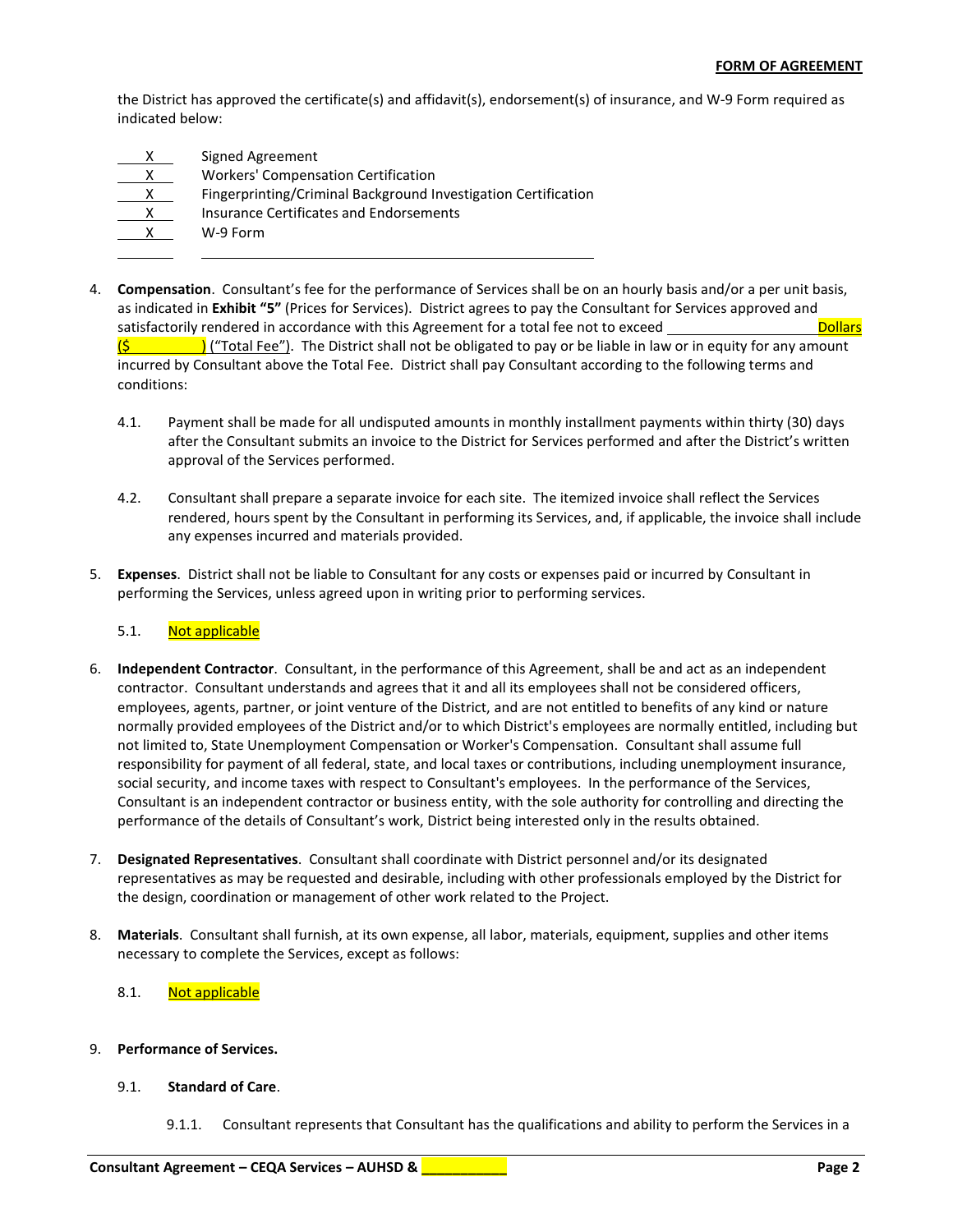professional manner, without the advice, control, or supervision of District. Consultant's Services will be performed, findings obtained, reports and recommendations prepared in accordance with generally and currently accepted principles and practices of its profession for services to California public school districts. Consultant's Services will be performed with due care and in accordance with applicable law, code, rule, regulation, and/or ordinance.

- 9.1.2. Consultant hereby represents that it possesses the necessary professional capabilities, qualifications, licenses, skilled personnel, experience, expertise, and financial resources, and it has available and will provide the necessary equipment, materials, tools, and facilities to perform the Services in an efficient, professional, and timely manner in accordance with the terms and conditions of the Agreement.
- 9.1.3. Consultant shall be responsible for the professional quality, technical accuracy, completeness, and coordination of the Services, and Consultant understands that the District relies upon such professional quality, accuracy, completeness, and coordination by Consultant in performing the Services.
- 9.1.4. Consultant shall ensure that any individual performing work under this Agreement that requires a California license shall possess the appropriate license required by the State of California. All personnel shall have sufficient skill and experience to perform the work assigned to them.
- 9.2. **Meetings.** In addition to all public hearings and meetings required by CEQA, Consultant agrees to participate in coordination meetings to discuss District strategies, timetables, implementation of the Services, and any other issues deemed relevant to the Project.

# 9.3. **District Approval.**

- 9.3.1. The District has the right to inspect and supervise to secure satisfactory completion of the Services.
- 9.3.2. Prior to any documents being made public, Consultant shall provide in draft form to District staff and District legal counsel, all documents that it or its subconsultants prepare.

# 10. **Information.**

- 10.1. **Furnished by District.** Upon request by Consultant, District shall furnish Consultant any information and documents readily available to District that the Consultant determines may be of use to the Consultant in the performance of the Services. District shall rely upon Consultant to determine which information and documents may be of use to the Consultant in performance of the Services. District makes no representations with respect to the reliability, accuracy, or completeness of any information or documents furnished by the District. Consultant shall determine if it is appropriate to rely on the District furnished information or documents. Consultant shall determine if clarification, additional information, or additional data is needed, and if so, to seek it out.
	- 10.1.1. **CEQA Documents.** The following documents are available for the Consultant's review and use:

10.1.1.1. TBD.

- 10.2. **Furnished by Others.** Consultant is to obtain, utilizing its own personnel, any required information or documentation that has been developed by other public or private entities that are not under contract to District. Consultant shall determine if it is appropriate to rely on the information or data developed by these other public or private entities. Consultant shall determine if clarification, additional information, or additional data is needed, and if so, to seek it out.
- 11. **Copyright/Trademark/Patent**. Consultant understands and agrees that all matters produced under this Agreement shall become the property of District and cannot be used without District's express written permission. District shall have all right, title and interest in said matters, including the right to secure and maintain the copyright, trademark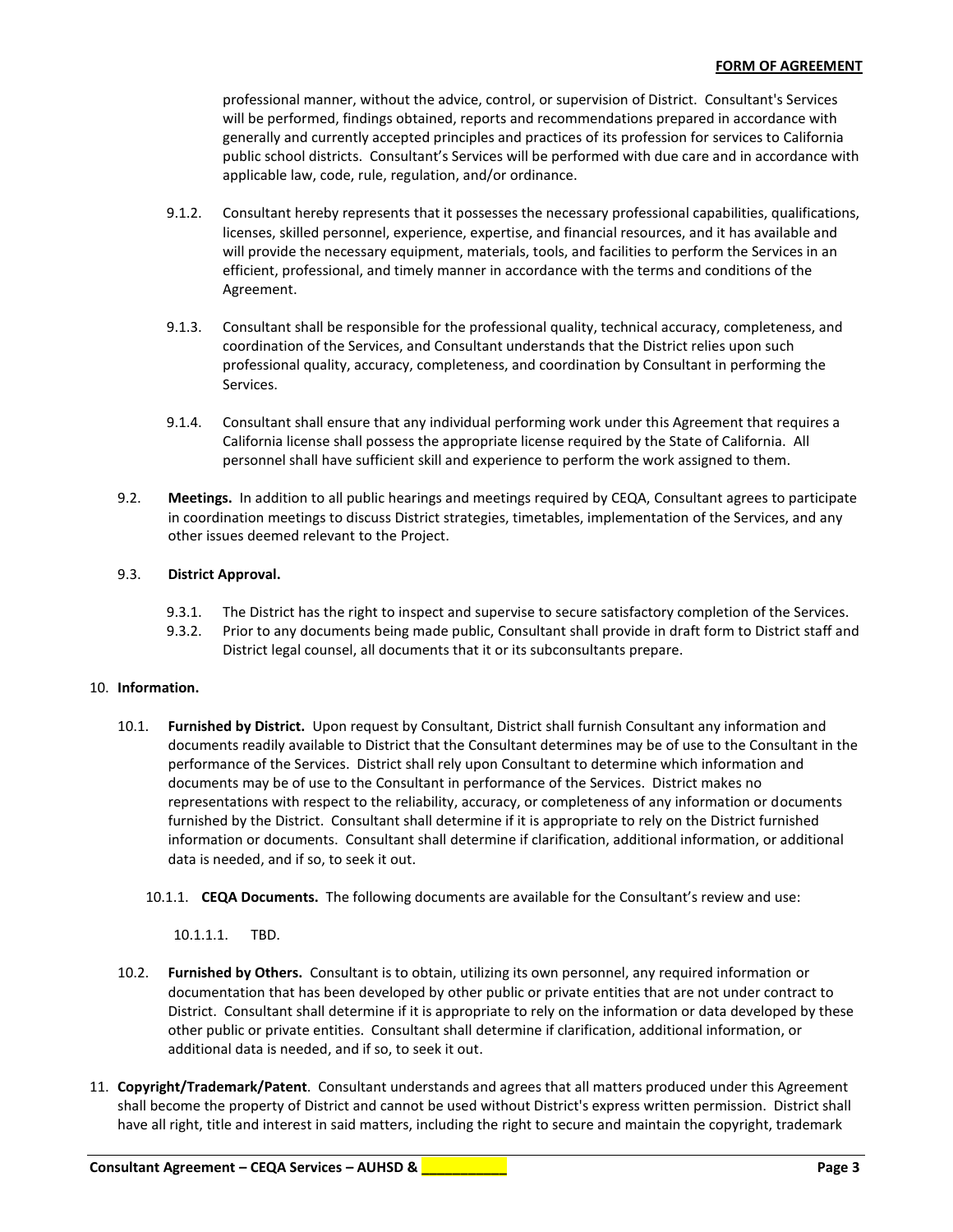and/or patent of said matter in the name of the District. Consultant consents to use of Consultant's name in conjunction with the sale, use, performance, and distribution of the matters, for any purpose and in any medium.

12. **Audit**. Consultant shall establish and maintain books, records, and systems of account, in accordance with generally accepted accounting principles, reflecting all business operations of Consultant transacted under this Agreement. Consultant shall retain these books, records, and systems of account during the Term and for seven (7) years thereafter. Consultant shall permit the District, its agent, other representatives, or an independent auditor to audit, examine, and make excerpts, copies, and transcripts from all books and records, and to make audit(s) of all billing statements, invoices, records, and other data related to the Services covered by this Agreement. Audit(s) may be performed at any time, provided that the District shall give reasonable prior notice to Consultant and shall conduct audit(s) during Consultant's normal business hours, unless Consultant otherwise consents. For a period of three (3) years after final payment under this Agreement, all expenditures of public funds in excess of ten thousand dollars (\$10,000) shall be subject to examination and audit by the State Auditor. The audit shall be confined to those matters connected with the performance of this Agreement, including, but not limited to, the costs of administering this Agreement.

## 13. **Termination**.

- 13.1. **Without Cause by District**. District may, at any time, with or without reason, terminate this Agreement and compensate Consultant only for the Services satisfactorily rendered to the date of termination. Written notice by District shall be sufficient to stop further performance of Services by Consultant. Notice shall be deemed given when received by the Consultant or no later than three (3) days after the day the notice was mailed, whichever is sooner.
- 13.2. **Without Cause by Consultant**. Consultant cannot terminate this Agreement without cause.
- 13.3. **With Cause by District**. District may terminate this Agreement upon giving written notice of intention to terminate for cause. Cause shall include:
	- 13.3.1. Material violation of this Agreement by the Consultant; or
	- 13.3.2. Any act by Consultant exposing the District to liability to others for personal injury or property damage; or
	- 13.3.3. Consultant is adjudged a bankrupt; Consultant makes a general assignment for the benefit of creditors or a receiver is appointed on account of Consultant's insolvency.

Written notice by District shall contain the reasons for such intention to terminate and unless within seven (7) calendar days after that notice the condition or violation shall cease, or satisfactory arrangements for the correction thereof be made, this Agreement shall upon the expiration of the seven (7) calendar days cease and terminate. In the event of this termination, the District may secure the Services from another Consultant. If the expense, fees, and/or costs to the District exceeds the cost of providing the Services, Consultant shall immediately pay the excess expense, fees, and/or costs to the District upon the receipt of the District's notice of these additional expenses, fees, and/or costs. The foregoing provisions are in addition to, and not a limitation of, any other rights or remedies available to District.

- 13.4. **With Cause by Consultant**. Consultant may only terminate this Agreement after giving written notice of intention to terminate for cause and the expiration of the time to cure. Cause shall only include:
	- 13.4.1. Material violation of this Agreement by the District, or
	- 13.4.2. Failure of the District to timely pay undisputed Consultant invoices.

Written notice by Consultant shall contain the reasons for such intention to terminate and unless within seven (7) calendar days after that notice the condition or violation shall cease, or satisfactory arrangements for the correction thereof be made, this Agreement shall upon the expiration of the seven (7) calendar days cease and terminate. In the event of this termination, the District may secure the Services from another Consultant.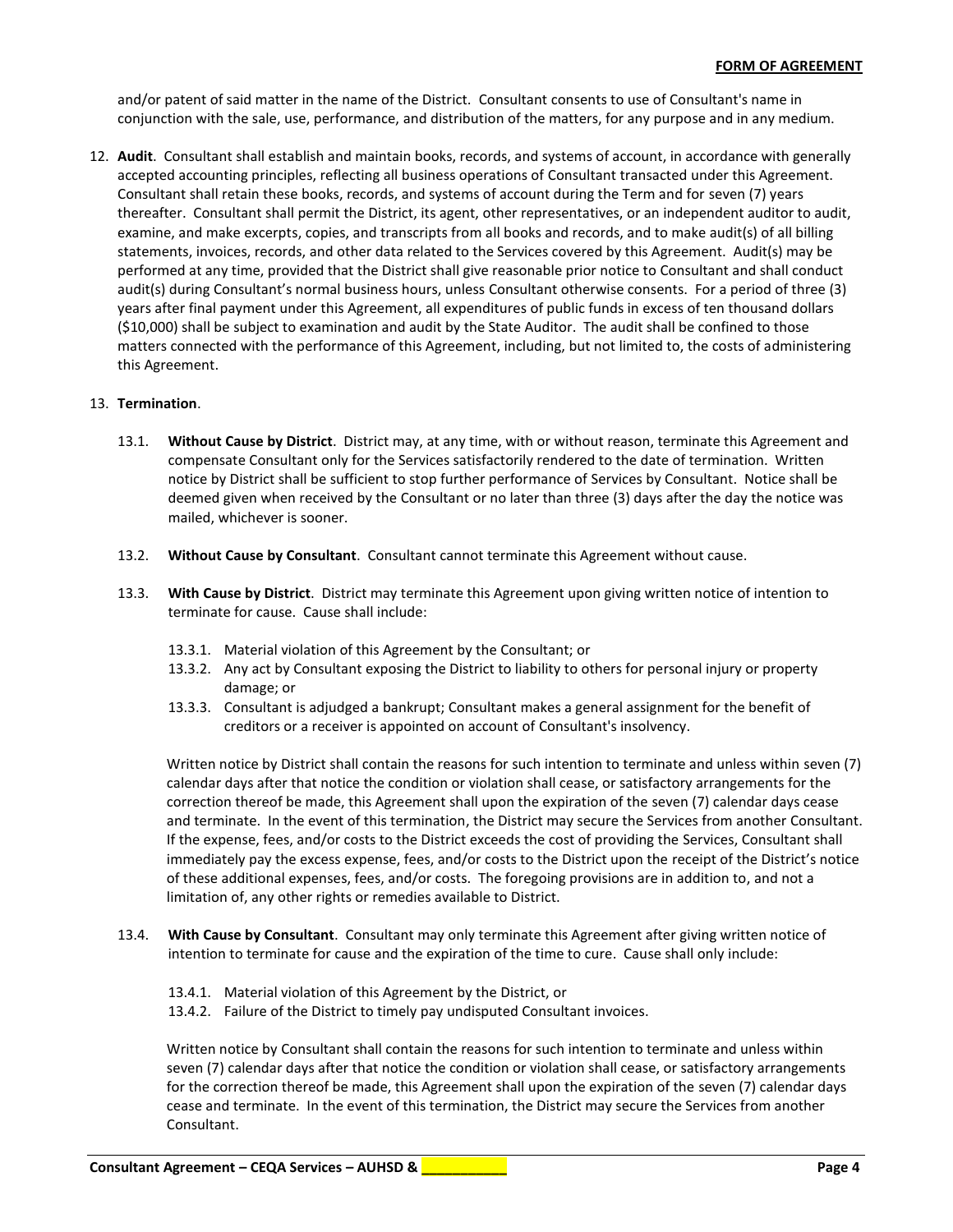14. **Indemnification**. To the furthest extent permitted by California law, Consultant shall defend, indemnify, and hold free and harmless the District, its agents, representatives, officers, consultants, employees, trustees, volunteers, and attorneys ("the indemnified parties") from any and all claims, demands, causes of action, costs, expenses, liability, loss, damage or injury of any kind, in law or equity, arising out of, pertaining to or relating to, in whole or in part, the negligence (in any form), recklessness, errors or omissions, or willful misconduct of Consultant, its officials, officers, employees, subconsultants, suppliers, or agents directly or indirectly arising out of, connected with, or resulting from the performance of the Services, including without limitation the payment of all consequential damages.

## 15. **Insurance**.

- 15.1. The Consultant shall procure and maintain at all times it performs any portion of the Services the following insurance with minimum limits equal to the amount indicated below.
	- 15.1.1. **Commercial General Liability and Automobile Liability Insurance**. Commercial General Liability Insurance and Any Auto Automobile Liability Insurance that shall protect the Consultant, the District, and the State from all claims of bodily injury, property damage, personal injury, death, advertising injury, and medical payments arising out of the performance of any portion of the Services. (Form CG 0001 and CA 0001, or forms substantially similar, if approved by the District.)
	- 15.1.2. **Workers' Compensation and Employers' Liability Insurance**. Workers' Compensation Insurance and Employers' Liability Insurance for all of its employees performing any portion of the Services. In accordance with provisions of section 3700 of the California Labor Code, the Consultant shall be required to secure workers' compensation coverage for its employees. If any class of employee or employees engaged in performing any portion of the Services under this Agreement are not protected under the Workers' Compensation Statute, adequate insurance coverage for the protection of any employee(s) not otherwise protected must be obtained before any of those employee(s) commence performing any portion of the Services.
	- 15.1.3. **Professional Liability (Errors and Omissions)**. Professional Liability (Errors and Omissions) Insurance, with no shrinking limits.

| <b>Type of Coverage</b>                                                          | <b>Minimum</b>          |
|----------------------------------------------------------------------------------|-------------------------|
|                                                                                  | Requirement             |
| <b>Commercial General Liability Insurance, including Bodily Injury, Personal</b> |                         |
| Injury, Property Damage, Advertising Injury, and Medical Payments                |                         |
| Each Occurrence                                                                  | \$1,000,000             |
| General Aggregate                                                                | \$2,000,000             |
| Automobile Liability Insurance - Any Auto                                        |                         |
| Each Occurrence                                                                  | \$1,000,000             |
| General Aggregate                                                                | \$2,000,000             |
| <b>Professional Liability</b>                                                    | \$2,000,000             |
| <b>Workers Compensation</b>                                                      | <b>Statutory Limits</b> |
| <b>Employer's Liability</b>                                                      | \$1,000,000             |

- 15.2. **Proof of Carriage of Insurance**. The Consultant shall not commence performing any portion of the Services until all required insurance has been obtained and certificates indicating the required coverage have been delivered in duplicate to the District and approved by the District. Certificates and insurance policies shall include the following:
	- 15.2.1. A clause stating: "This policy shall not be canceled or reduced in required limits of liability or amounts of insurance until notice has been mailed to the District, stating date of cancellation or reduction. Date of cancellation or reduction shall not be less than thirty (30) days after date of mailing notice."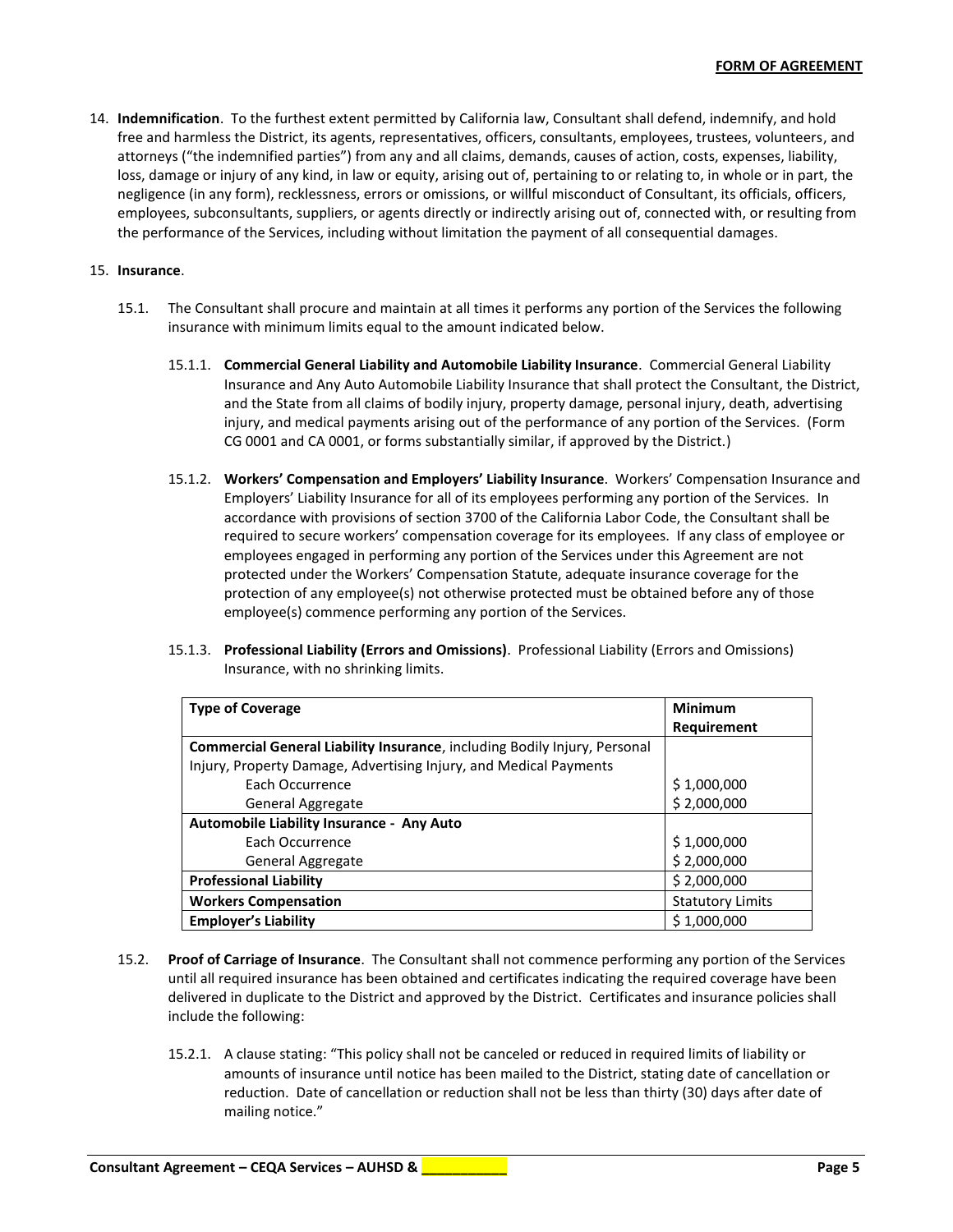- 15.2.2. Language stating in particular those insured, extent of insurance, location and operation to which insurance applies, expiration date, to whom cancellation and reduction notice will be sent, and length of notice period.
- 15.2.3. An endorsement stating that the District and the State and their agents, representatives, employees, trustees, officers, consultants, and volunteers are named additional insured under all policies except Workers' Compensation Insurance, Professional Liability, and Employers' Liability Insurance. An endorsement shall also state that Consultant's insurance policies shall be primary to any insurance or self-insurance maintained by District.
- 15.2.4. All policies except the Professional Liability Policy shall be written on an occurrence form.
- 15.3. **Acceptability of Insurers**. Insurance is to be placed with insurers with a current A.M. Best's rating of no less than A: VII, unless otherwise acceptable to the District.
- 16. **Interaction with the Media and Public.** Consultant shall promptly refer all inquiries from the news media or public to District and shall not make any statements to the media or the public relating to the Services. If Consultant receives a complaint from a citizen or the community, Consultant shall promptly inform the District about the complaint.
- 17. **Taxes.** Consultant shall be liable and solely responsible for paying all required taxes and other obligations, including but not limited to federal and state income taxes and social security taxes payable in connection with the Services and this Agreement. Consultant agrees to release, indemnify, defend, and hold District harmless from and against any worker's compensation or any tax liability which District may incur to any Federal or State governments with jurisdiction as a consequence of this Agreement. All payments made to Consultant may be reported to the Internal Revenue Service.
- 18. **Assignment**. The obligations and liabilities of the Consultant pursuant to this Agreement shall not be assigned by the Consultant nor assigned by operation of law.
- 19. **Binding Contract.** This Agreement shall be binding upon the Parties and upon their successors and assigns, and shall inure to the benefit of the Parties and their successors and assigns.
- 20. **Compliance with Laws**. Consultant shall observe and comply with all policies, rules, and regulations of the governing board of the District and all federal, state, and local laws, ordinances, and regulations. Consultant shall give all notices required by any law, ordinance, rule, and regulation bearing on the Services indicated or specified. If Consultant observes that any of the Services is at variance with any such laws, ordinance, rules, or regulations, Consultant shall notify the District, in writing, and, at the sole option of the District, any necessary changes to the Services shall be made and this Agreement shall be appropriately amended in writing, or this Agreement shall be terminated effective upon Consultant's receipt of a written termination notice from the District. If Consultant performs any work that is in violation of any laws, ordinances, rules, or regulations, without first notifying the District of the violation, Consultant shall bear all costs arising therefrom.
- 21. **Certificates/Permits/Licenses**. Consultant and all Consultant's employees or agents shall secure and maintain in force such certificates, permits, and licenses as are required by law in connection with the furnishing of the Services. Except for any license or permits furnished by District, Consultant shall be fully responsible for identifying and obtaining all necessary licenses and permits for the timely prosecution of the Services.
- 22. **Anti-Discrimination**. It is the policy of the District that in connection with all work performed under contracts there be no discrimination against any employee engaged in the work because of race, color, ancestry, national origin, religious creed, physical disability, medical condition, marital status, sexual orientation, gender, or age and therefore the Consultant agrees to comply with applicable Federal and California laws including, but not limited to, the California Fair Employment and Housing Act beginning with Government Code Section 12900 and Labor Code Section 1735 and District policy. In addition, the Consultant agrees to require like compliance by all its subcontractor(s).
- 23. **Fingerprinting of Employees**.If checked above, the Fingerprinting/Criminal Background Investigation Certification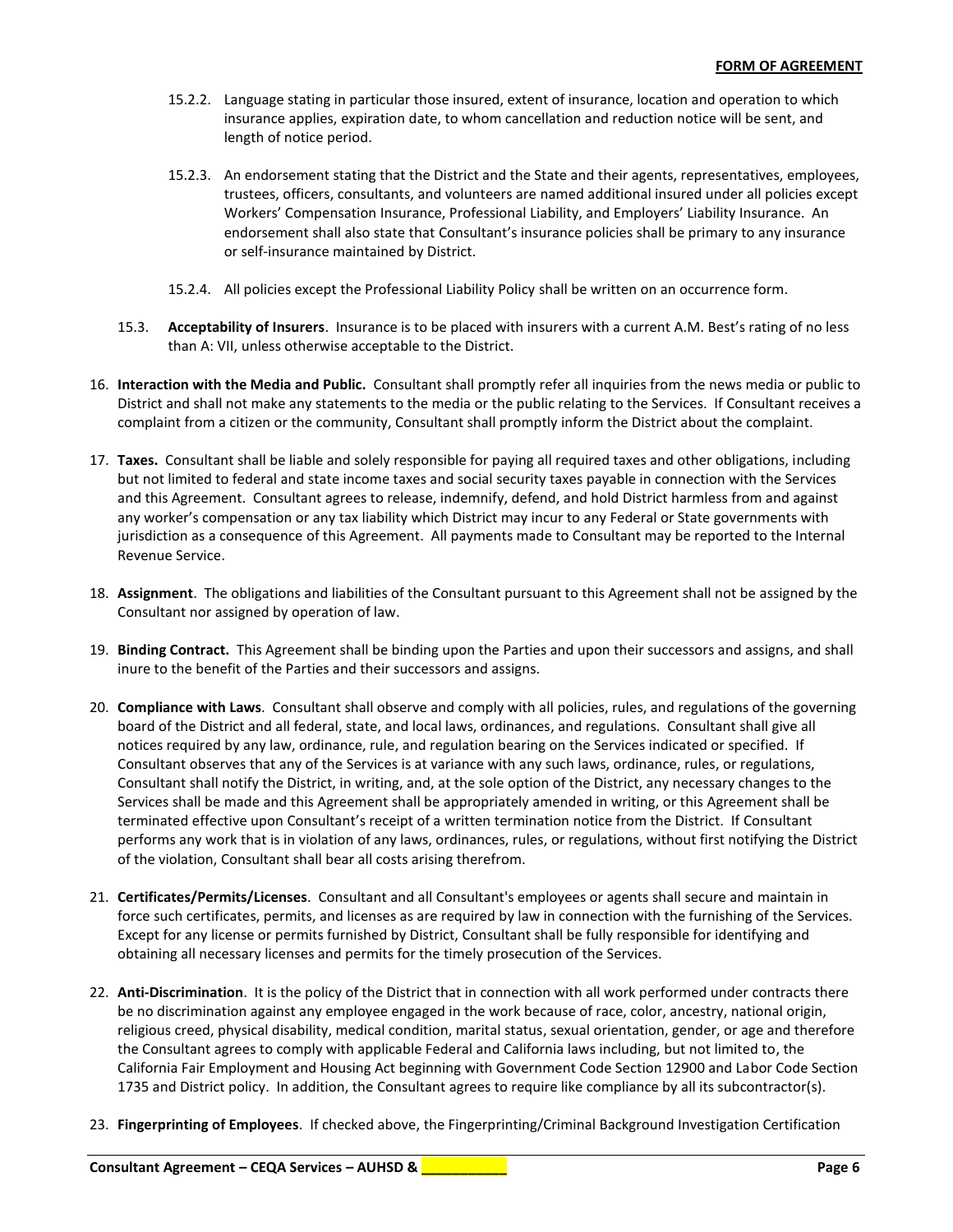must be completed and attached to this Agreement prior to Consultant's performing of any portion of the Services on any school site.

- 24. **Disabled Veteran Business Enterprises.** Section 17076.11 of the Education Code requires school districts using funds allocated pursuant to the State of California School Facility Program for the construction or modernization of a school building to have a participation goal of at least three percent (3%) per year of the overall dollar amount expended each year by the school district, for disabled veteran business enterprises (DVBE). If such funds are used, the Consultant must submit, upon request by District, appropriate documentation to the District identifying the steps the Consultant has taken to solicit DVBE participation in conjunction with this Agreement, if applicable.
- 25. **No Rights in Third Parties.** This Agreement does not create any rights in, or inure to the benefit of, any third party, except as expressly provided herein.
- 26. **District's Evaluation of Consultant and Consultant's Employees and/or Subconsultants**. The District may evaluate the Consultant in any way the District is entitled pursuant to applicable law. The District's evaluation may include, without limitation:
	- 26.1. Requesting that District employee(s) evaluate the Consultant and the Consultant's employees and subcontractors and each of their performance.
	- 26.2. Announced and unannounced observance of Consultant, Consultant's employee(s), and/or subconsultant(s).
- 27. **Limitation of District Liability**. Other than as provided in this Agreement, District's financial obligations under this Agreement shall be limited to the payment of the compensation provided in this Agreement. Notwithstanding any other provision of this Agreement, in no event, shall District be liable, regardless of whether any claim is based on contract or tort, for any special, consequential, indirect or incidental damages, including, but not limited to, lost profits or revenue, arising out of or in connection with this Agreement for the services performed in connection with this Agreement.
- 28. **Disputes**. In the event of a dispute between the Parties as to performance of the Services, Agreement interpretation, or payment, the Parties shall attempt to resolve the dispute by negotiation and/or mediation, if agreed to by the Parties. Pending resolution of the dispute, Consultant shall neither rescind or terminate the Agreement nor stop performance of the Services.
- 29. **Confidentiality**. The Consultant and all Consultant's agents, personnel, employee(s), and/or subcontractor(s) shall maintain the confidentiality of all information received in the course of performing the Services. Consultant understands that student records are confidential and agrees to comply with all state and federal laws concerning the maintenance and disclosure of student records. This requirement to maintain confidentiality shall extend beyond the termination of this Agreement.
- 30. **Notice**. Any notice required or permitted to be given under this Agreement shall be deemed to have been given, served, and received if given in writing and either personally delivered or sent by overnight delivery service, addressed as follows:

| District:                          | Consultant: |
|------------------------------------|-------------|
| Anaheim Union High School District |             |
| 501 N. Crescent Way                |             |
| Anaheim, CA 92801                  | CA 9        |
| ATTN:                              | ATTN:       |

Any notice personally given shall be effective upon receipt. Any notice sent by overnight delivery service shall be effective the next business day following delivery thereof to the overnight delivery service.

**31. Integration/Entire Agreement of Parties**. This Agreement constitutes the entire agreement between the Parties for the Services and supersedes all prior discussions, negotiations, and agreements, whether oral or written. This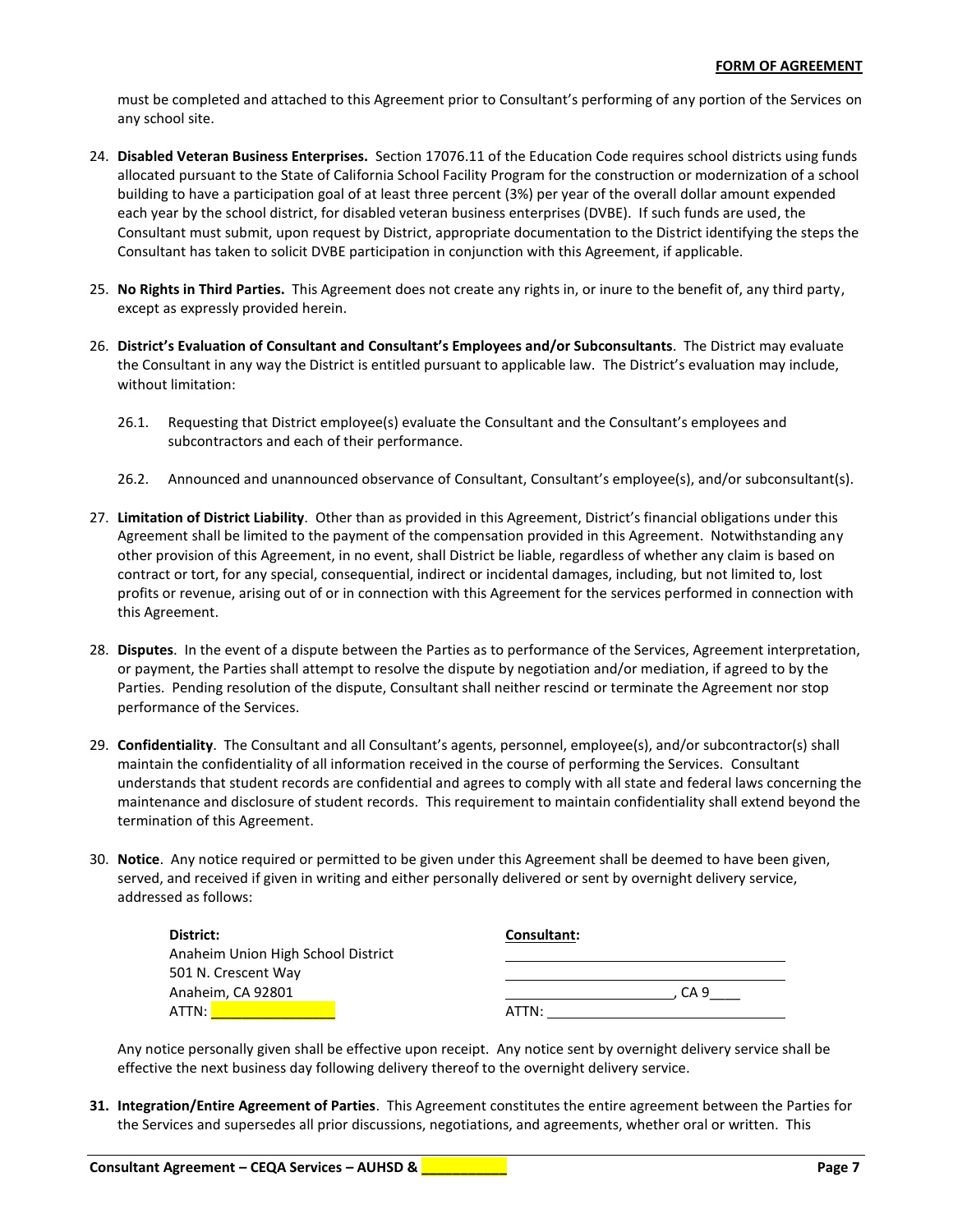Agreement may be amended or modified only by a written instrument executed by both Parties.

- **32. California Law**. This Agreement is entered into in California and shall be governed by and the rights, duties and obligations of the Parties shall be determined and enforced in accordance with the laws of the State of California. The Parties further agree that any action or proceeding brought to enforce the terms and conditions of this Agreement shall be maintained in the county in which the District's administrative offices are located. Consultant waives any claim or right to remove an action on this Agreement to federal court.
- **33. Waiver**. The waiver by either Party of any breach of any term, covenant, or condition herein contained shall not be deemed to be a waiver of such term, covenant, condition, or any subsequent breach of the same or any other term, covenant, or condition herein contained.
- **34. Severability**. If any term, condition or provision of this Agreement is held by a court of competent jurisdiction to be invalid, void or unenforceable, the remaining provisions will nevertheless continue in full force and effect, and shall not be affected, impaired or invalidated in any way.
- **35. Authority to Bind Parties.** Neither Party in the performance of any and all duties under this Agreement, except as otherwise provided in this Agreement, has any authority to bind the other to any agreements or undertakings.
- **36. Attorney Fees/Costs.** Should litigation be necessary to enforce any terms or provisions of this Agreement, then each Party shall bear its own litigation and collection expenses, witness fees, expert fees, court costs, and attorney's fees.
- **37. Captions and Interpretations.** Paragraph headings in this Agreement are used solely for convenience and shall be disregarded in the construction of this Agreement. No provision of this Agreement shall be interpreted for or against a Party because that Party or its legal representative drafted such provision, and this Agreement shall be construed as if jointly prepared by the Parties.
- **38. Calculation of Time.** For the purposes of this Agreement, "days" refers to calendar days unless otherwise specified.
- **39. Signature Authority.** Each Party has the full power and authority to enter into and perform this Agreement, and the person signing this Agreement on behalf of each Party represents and warrants s(he) has been properly authorized and empowered to enter into this Agreement.
- **40. Counterparts.** This Agreement and all amendments and supplements to it may be executed in counterparts, and all counterparts together shall be construed as one document.
- **41. Incorporation of Recitals and Exhibits**. The Recitals and each exhibit attached hereto are hereby incorporated herein by reference.
- **42. Provisions Required by Law Deemed Inserted.** Each and every provision of law and clause required by law to be inserted in this Agreement shall be deemed to be inserted herein and this Agreement shall be read and enforced as though it were included herein.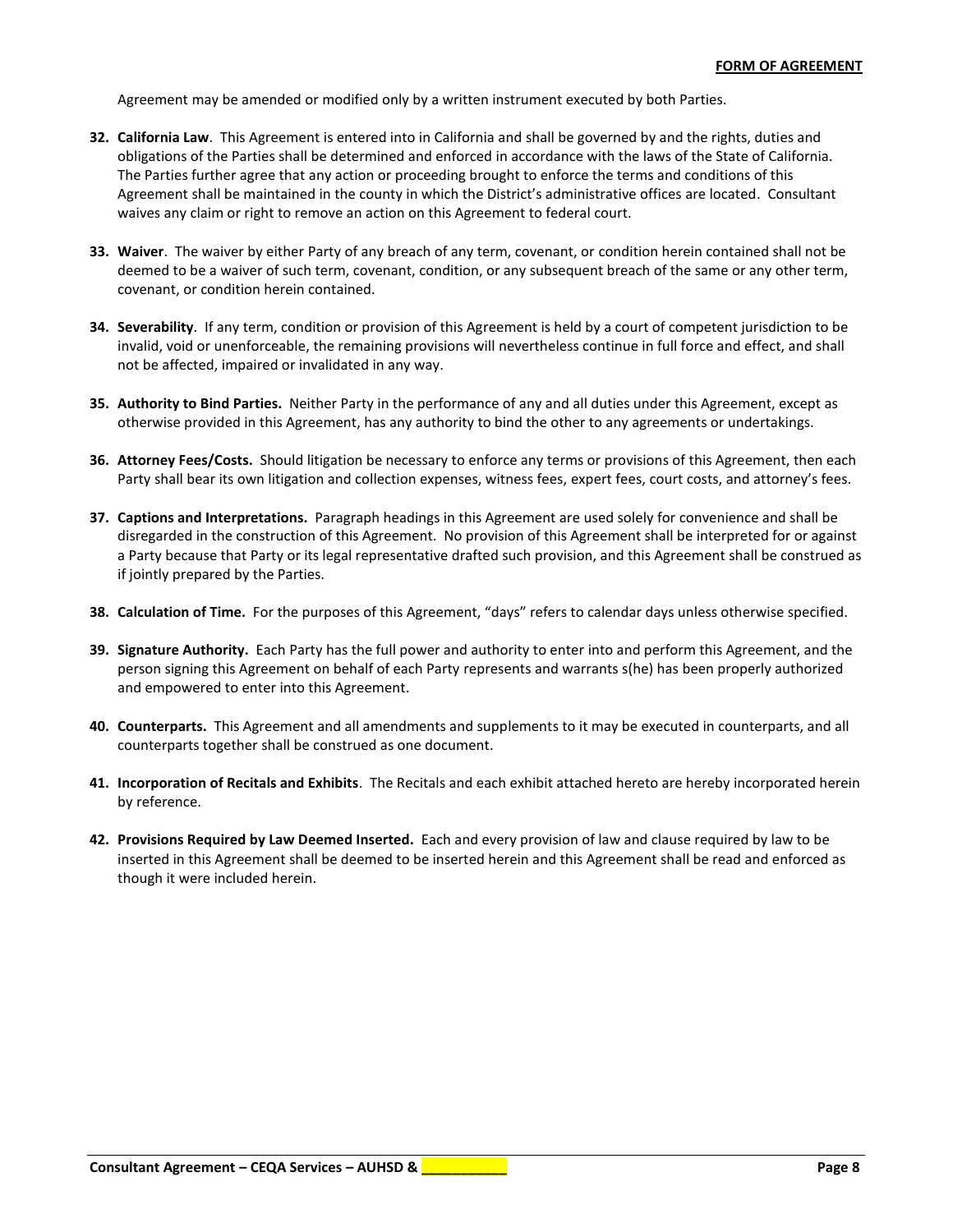## **FORM OF AGREEMENT**

IN WITNESS WHEREOF, the Parties hereto have executed this Agreement on the date indicated below.

| $\overline{\phantom{a}}$ , 20<br>Dated:                                                                                            |                                                                                                                                                                                                    |
|------------------------------------------------------------------------------------------------------------------------------------|----------------------------------------------------------------------------------------------------------------------------------------------------------------------------------------------------|
| <b>Anaheim Union High School District</b>                                                                                          | <b>Consultant</b>                                                                                                                                                                                  |
| By:                                                                                                                                | By:                                                                                                                                                                                                |
| <b>Print Name:</b>                                                                                                                 | Print Name:                                                                                                                                                                                        |
| Print Title:                                                                                                                       | Print Title:                                                                                                                                                                                       |
| <b>Information regarding Consultant:</b>                                                                                           |                                                                                                                                                                                                    |
| Consultant:                                                                                                                        |                                                                                                                                                                                                    |
| License No.:                                                                                                                       | Employer Identification and/or Social Security<br>Number                                                                                                                                           |
| Address:<br><u> 1989 - Johann Barn, mars ann an t-Amhain an t-Amhain ann an t-Amhain an t-Amhain an t-Amhain an t-Amhain an t-</u> | NOTE: Title 26, United States Code sections 6041                                                                                                                                                   |
| Telephone:                                                                                                                         | and IRS reporting rules require non-corporate<br>recipients of \$600.00 or more to furnish their<br>taxpayer identification number to the payer.<br>These rules also provide that a penalty may be |
| Facsimile:                                                                                                                         | imposed for failure to furnish the taxpayer<br>identification number. In order to comply with                                                                                                      |
| E-Mail:                                                                                                                            | these rules, the District requires your federal tax<br>identification number or Social Security number,                                                                                            |
| Type of Business Entity:<br>Individual                                                                                             | whichever is applicable.                                                                                                                                                                           |
| Sole Proprietorship                                                                                                                |                                                                                                                                                                                                    |
| ____ Partnership<br>Limited Partnership                                                                                            |                                                                                                                                                                                                    |
|                                                                                                                                    |                                                                                                                                                                                                    |
| <b>Limited Liability Company</b>                                                                                                   |                                                                                                                                                                                                    |
| Other:<br><u> 1980 - Johann Barn, mars ann an t-Amhain Aonaich an t-Aonaich an t-Aonaich an t-Aonaich an t-Aonaich an t-Aon</u>    |                                                                                                                                                                                                    |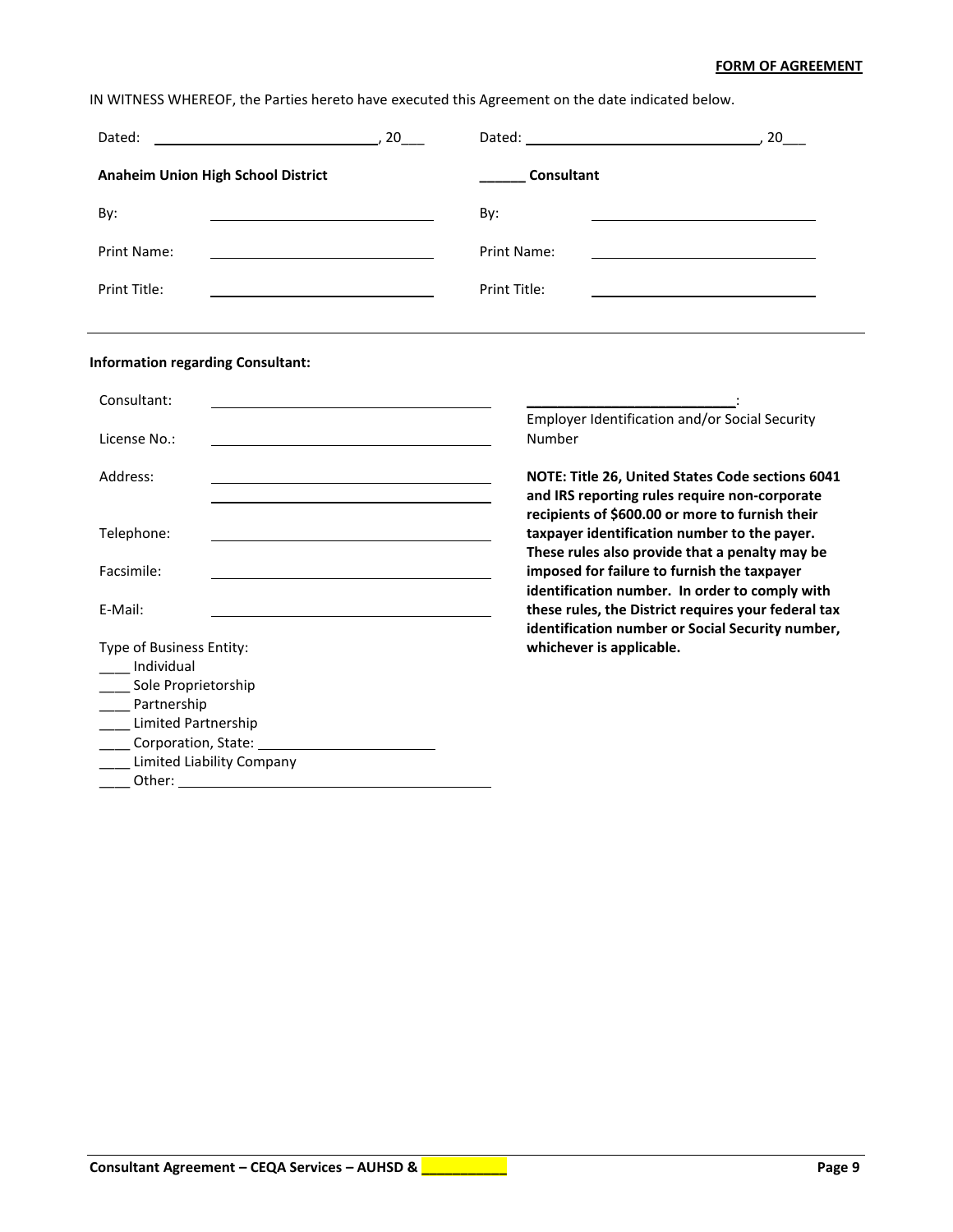#### **WORKERS' COMPENSATION CERTIFICATION**

Labor Code Section 3700 in relevant part provides:

Every employer except the State shall secure the payment of compensation in one or more of the following ways:

- By being insured against liability to pay compensation by one or more insurers duly authorized to write compensation insurance in this State.
- By securing from the Director of Industrial Relations a certificate of consent to self-insure, which may be given upon furnishing proof satisfactory to the Director of Industrial Relations of ability to self-insure and to pay any compensation that may become due to its employees.

I am aware of the provisions of Section 3700 of the Labor Code which require every employer to be insured against liability for workers' compensation or to undertake self-insurance in accordance with the provisions of that code, and I will comply with such provisions before commencing the performance of the Work of this Agreement.

| Date:                          |  |
|--------------------------------|--|
| Name of Consultant or Company: |  |
| Signature:                     |  |
| Print Name and Title:          |  |

(In accordance with Article 5 – commencing at Section 1860, Chapter 1, part 7, Division 2 of the Labor Code, the above certificate must be signed and filed with the District prior to performing any Work under this Agreement.)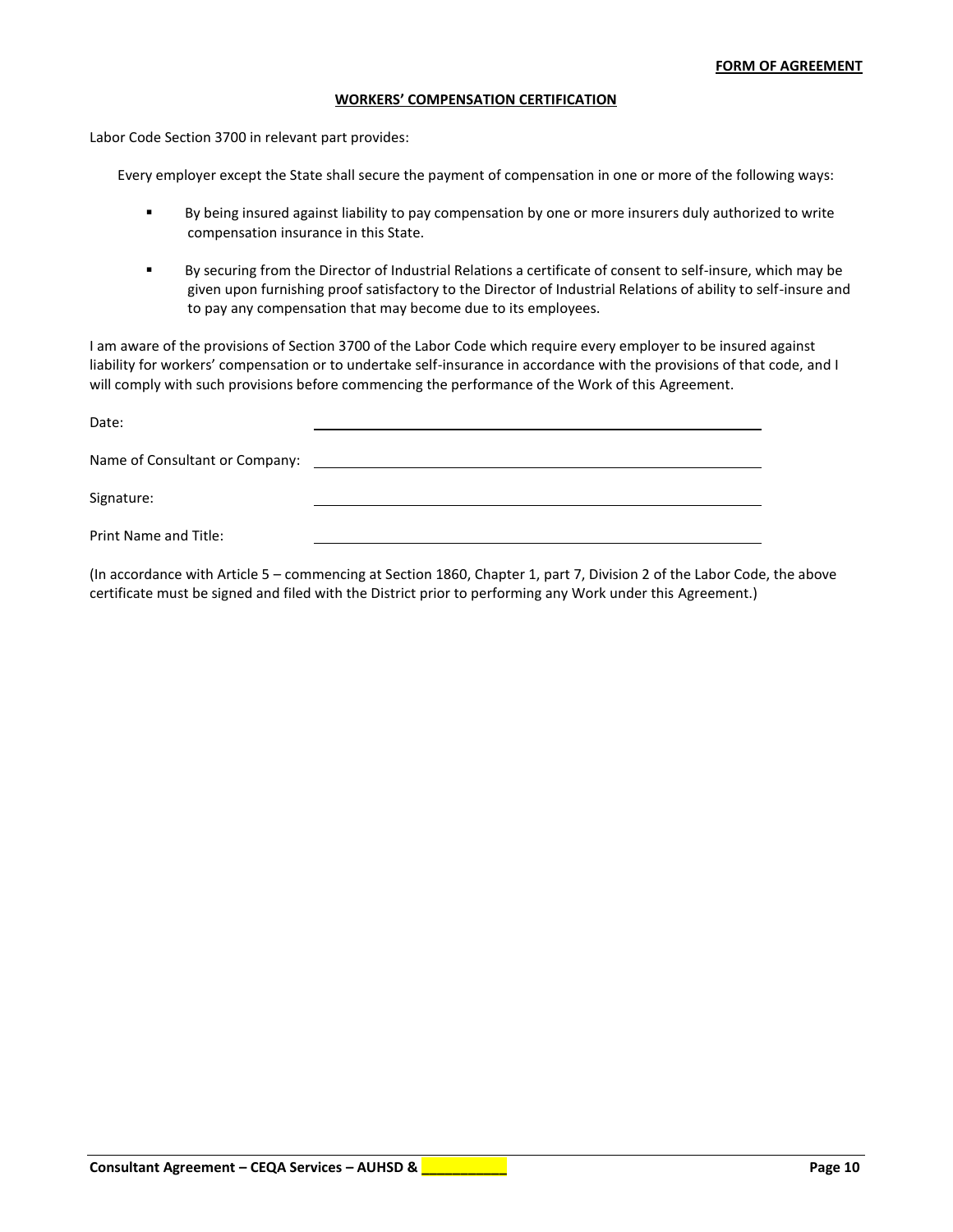### **FINGERPRINTING/CRIMINAL BACKGROUND INVESTIGATION CERTIFICATION**

One of the three boxes below **must** be checked, with the corresponding certification provided, and this form attached to the Independent Consultant Agreement for Professional Services ("Agreement"):

 [**TO BE COMPLETED BY AUTHORIZED DISTRICT EMPLOYEE ONLY.**] Consultant's employees will have only limited contact, if any, with District pupils and the District will take appropriate steps to protect the safety of any pupils that may come in contact with Consultant's employees so that the fingerprinting and criminal background investigation requirements of Education Code section 45125.1 shall not apply to Consultant for the services under this Agreement. As an authorized District official, I am familiar with the facts herein certified, and am authorized to execute this certificate on behalf of the District. (Education Code § 45125.1 (c))

| Date:                                     |  |
|-------------------------------------------|--|
| District Representative's Name and Title: |  |
| Signature:                                |  |

 The fingerprinting and criminal background investigation requirements of Education Code section 45125.1 apply to Consultant's services under this Agreement and Consultant certifies its compliance with these provisions as follows: "*Consultant certifies that the Consultant has complied with the fingerprinting and criminal background investigation requirements of Education Code section 45125.1 with respect to all Consultant's employees, subcontractors, agents, and subcontractors' employees or agents ("Employees") regardless of whether those Employees are paid or unpaid, concurrently employed by the District, or acting as independent contractors of the Consultant, who may have contact with District pupils in the course of providing services pursuant to the Agreement, and the California Department of Justice has determined that none of those Employees has been convicted of a felony, as that term is defined in Education Code section 45122. 1. A complete and accurate list of all Employees who may come in contact with District pupils during the course and scope of the Agreement is attached hereto*."

 Consultant's services under this Agreement shall be limited to the construction, reconstruction, rehabilitation, or repair of a school facility and although all Employees will have contact, other than limited contact, with District pupils, pursuant to Education Code section 45125.2. District shall ensure the safety of the pupils by at least one of the following as marked:

| The installation of a physical barrier at the worksite to limit contact with pupils.                                                                                                                                                                                 |
|----------------------------------------------------------------------------------------------------------------------------------------------------------------------------------------------------------------------------------------------------------------------|
| Continual supervision and monitoring of all Consultant's on-site employees of Consultant by an<br>employee of Consultant, ________________________________, whom the Department of Justice has<br>ascertained has not been convicted of a violent or serious felony. |
| Surveillance of Employees by District personnel. [TO BE COMPLETED BY AUTHORIZED DISTRICT<br><b>EMPLOYEE ONLY.</b> ]<br>Date:                                                                                                                                         |
| District Representative's Name and Title:                                                                                                                                                                                                                            |
| Signature:                                                                                                                                                                                                                                                           |

**Megan's Law (Sex Offenders).** I have verified and will continue to verify that the employees of Contractor that will be on the Project site and the employees of the Subcontractor(s) that will be on the Project site are **not** listed on California's "Megan's Law" Website (http://www.meganslaw.ca.gov/).

**[MUST BE COMPLETED BY CONSULTANT'S AUTHORIZED REPRESENTATIVE.]** I am a representative of the Consultant entering into this Agreement with the District and I am familiar with the facts herein certified, and am authorized and qualified to execute this certificate on behalf of Consultant.

| Date:                          |  |
|--------------------------------|--|
| Name of Consultant or Company: |  |
| Signature:                     |  |
| <b>Print Name and Title:</b>   |  |
|                                |  |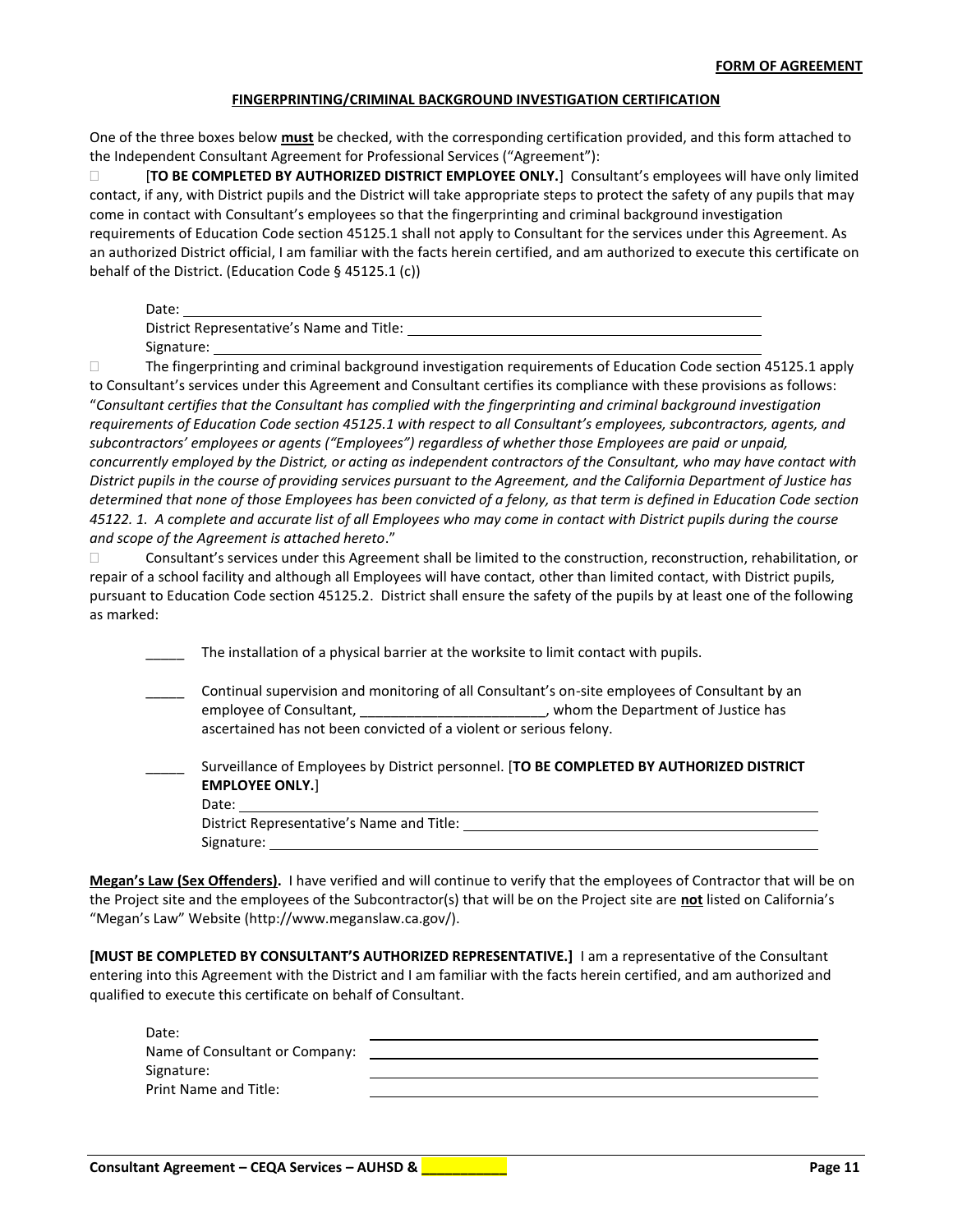### **Exhibit 4**

## **Description of Services to be Performed by Consultant**

- 1. **Services.**
	- 1.1. [**IF A CONSULTANT PROVIDES AN ACCEPTABLE DESCRIPTION OF SERVICES AS PART OF A PROPOSAL, THAT DESCRIPTION OF SERVICES CAN BE ATTACHED WITHOUT ANY TERMS, CONDITIONS, LIMITATIONS, ETC., FROM THAT PROPOSAL AS EXHIBIT 4**.]